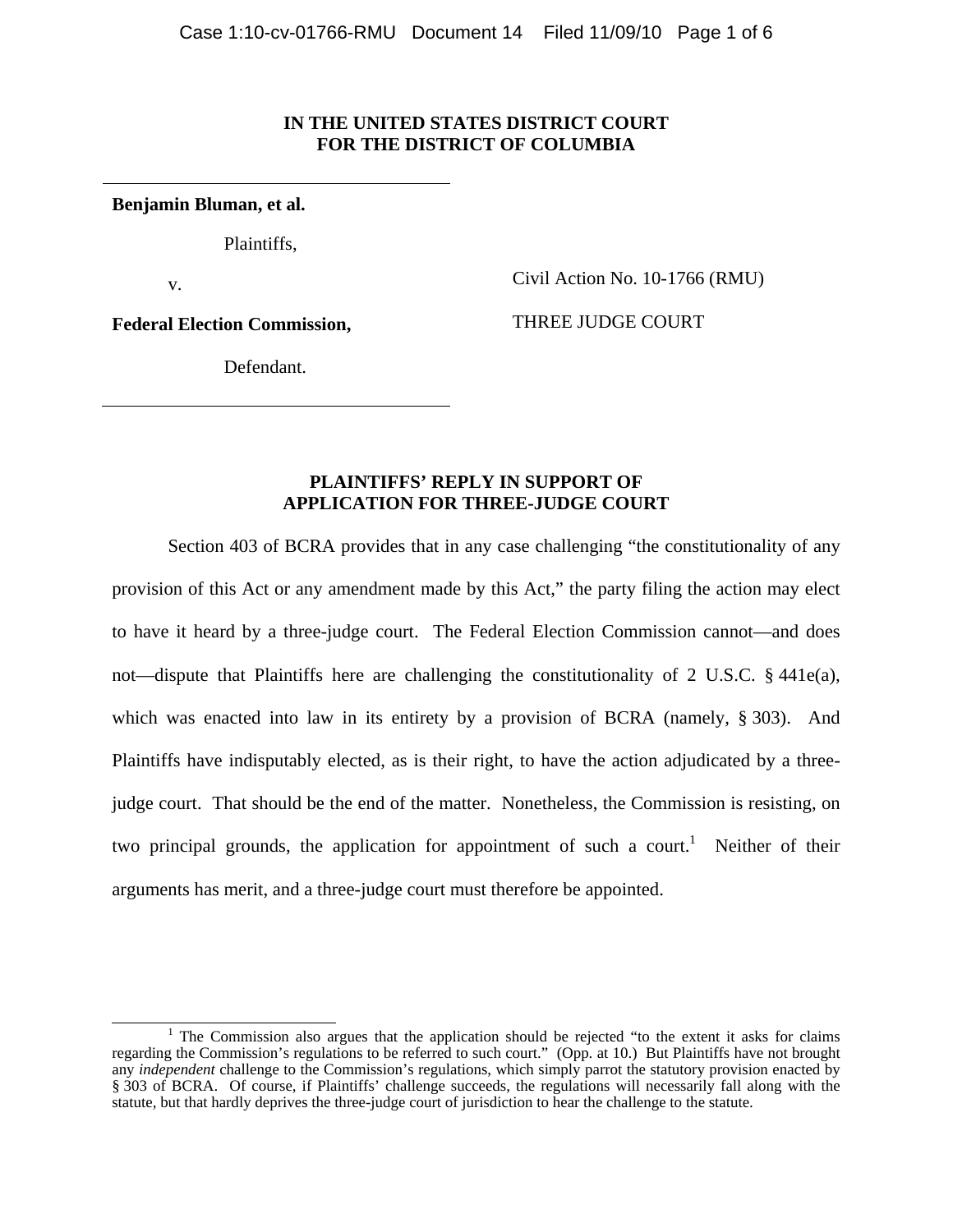# **I. A THREE-JUDGE COURT WOULD HAVE AUTHORITY TO REDRESS PLAINTIFFS' INJURIES.**

The Commission's first argument is that, even though Plaintiffs are plainly challenging a provision of law enacted by BCRA, a three-judge court would be unable to redress their injuries. The argument appears to rest on two premises: (i) that, "even if plaintiffs were to obtain a favorable ruling on their challenges to BCRA § 303, the prohibitions on foreign nationals' activity *in pre-BCRA § 441e* would remain in place" (Opp. at 5 (emphasis added)); and (ii) that, if those prior prohibitions "remain in place," a three-judge court would have "no authority to address" them (Opp. at 5), thus leaving Plaintiffs' injuries intact. Each of these necessary premises is wrong, and so the Commission's argument fails doubly.

A. If the three-judge court concludes that 2 U.S.C. § 441e(a) cannot constitutionally be applied to Plaintiffs, that hardly means that the prohibitions of "pre-BCRA § 441e"—*which were repealed over eight years ago*—would somehow be revived. The only extant law prohibiting the conduct Plaintiffs seek to engage in is the current version of 2 U.S.C. § 441e(a), which was enacted into law by § 303 of BCRA. If the court were to conclude that the statute violates the First Amendment as applied to Plaintiffs, that would not resuscitate a predecessor statute that has been off the books for nearly a decade.

The Commission's argument to the contrary appears to assume that Plaintiffs seek the invalidation of § 303 on its face, and that such relief would cause the "pre-BCRA" version of § 441e(a) to spring back into being in the United States Code. Neither is true. Plaintiffs simply seek to enjoin the Government from applying § 441e(a) to *them*; they have not asked to have the law facially invalidated. And they certainly have not challenged the repeal of the predecessor version of  $\S$  441e(a). Thus, granting Plaintiffs the relief they seek would not strike  $\S$  441e(a) from the United States Code. Moreover, even if it did, that would *not* cause the long-repealed,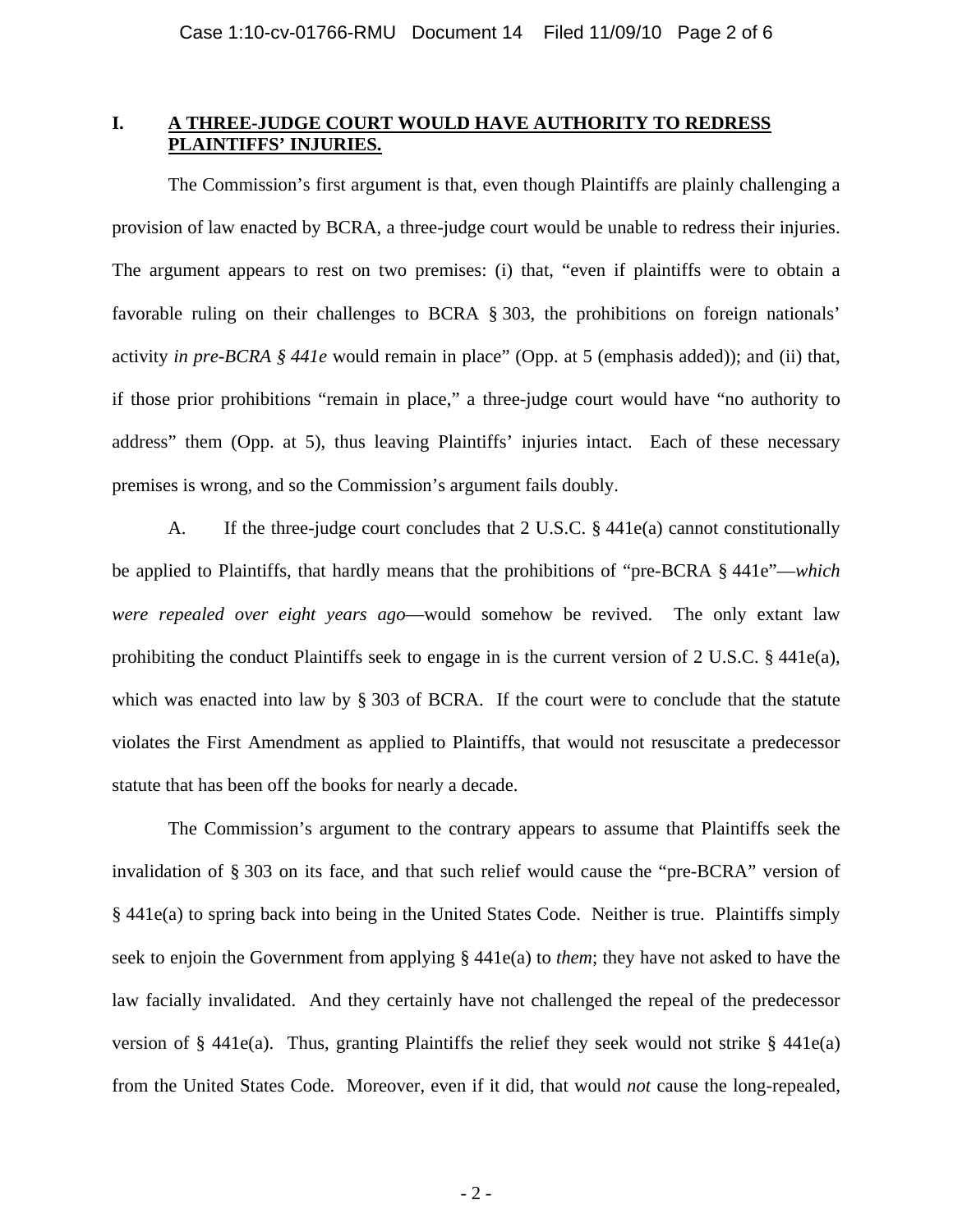#### Case 1:10-cv-01766-RMU Document 14 Filed 11/09/10 Page 3 of 6

pre-BCRA analogue to § 441e(a) to suddenly spring back into law. *Cf.* 1 U.S.C. § 108 (providing that the repeal of a repealing statute does not revive the original law). Therefore, a ruling that  $\S 441e(a)$  may not constitutionally be applied to Plaintiffs would free them to engage in the prohibited speech, fully redressing their injuries.

The only case cited by the Commission, *McConnell v. FEC*, 540 U.S. 93 (2003), is easily distinguishable. There, the plaintiffs sought to challenge "the contribution limits imposed by BCRA § 307, *together with the individual and political action committee contribution limitations of FECA § 315*" and exemptions granted by FECA to the "institutional media." *Id.* at 228 (emphasis added). The Government asked the Court to dismiss the challenge because the plaintiffs' injury derived not from BCRA, but rather from FECA's separate "contribution limit applicable to political committees other than political parties," which BCRA had "left  $\dots$ unchanged." Brief for the FEC et al. at 126 n.53, *McConnell*, 540 U.S. 93 (2003) (No. 02-1674). The Court agreed that even if it struck down the cited provision of BCRA, "the limitations imposed by FECA and the exemption for news media would remain unchanged." *Id.* at 229. In other words, there were other, *extant* provisions of law—*i.e.*, "the limitations imposed by FECA and the exemption for news media"—that were causing the plaintiffs' alleged injury, and which could not be remedied by a decision on the constitutionality of the BCRA provision.

By contrast, the only law being challenged here, and the only law prohibiting Plaintiffs' proposed conduct, is 2 U.S.C. § 441e(a), which was enacted *in full* by BCRA § 303. There is no other extant provision of law causing or contributing to their injury. The only other provision to which the Commission points is the *predecessor* to  $\S$  441e(a), which—as the Commission concedes—was "struck" by BCRA *in its entirety* (Opp. at 4) and no longer exists. *See* BCRA § 303. A repealed statute is hardly a barrier to the redress of Plaintiffs' injuries.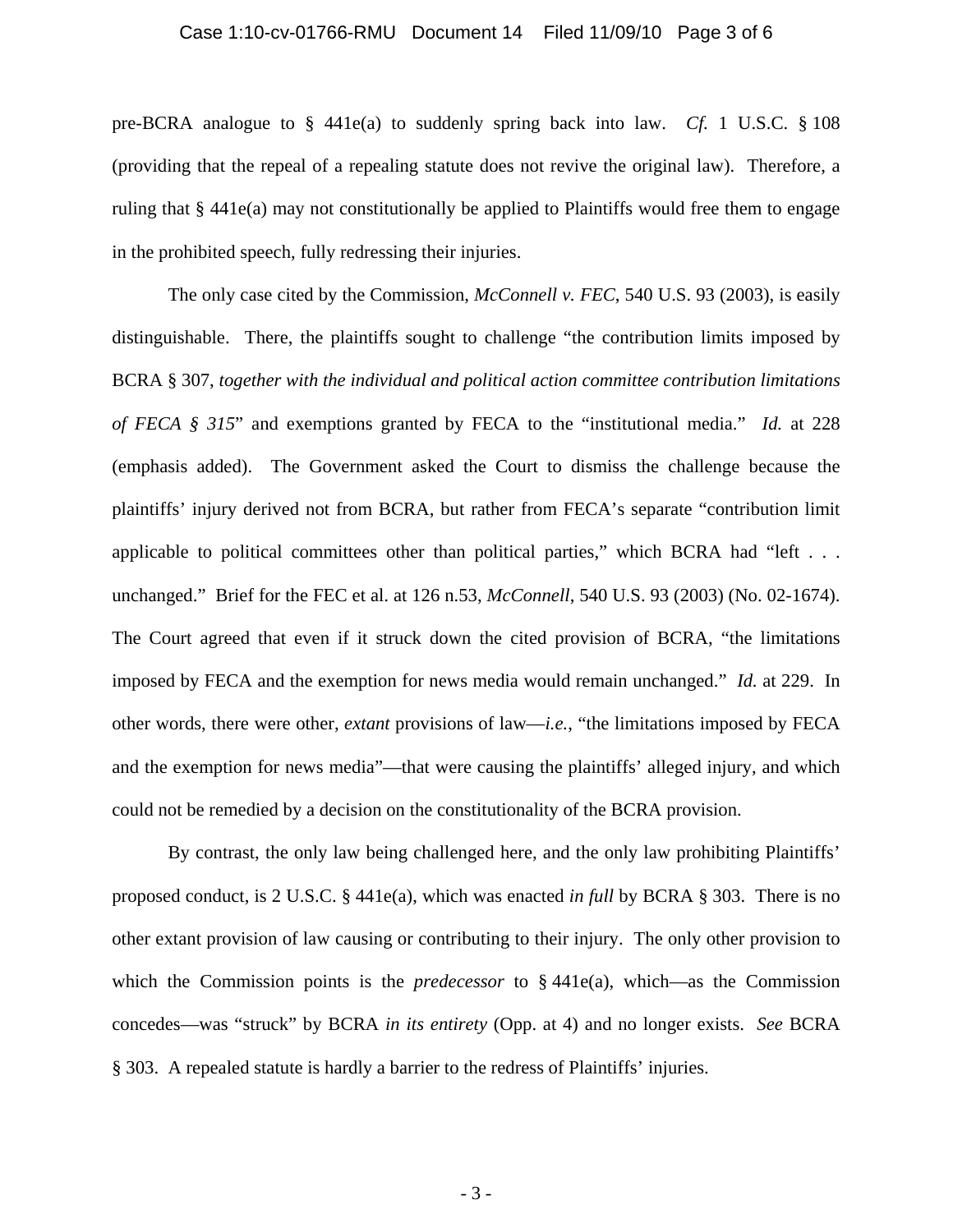#### Case 1:10-cv-01766-RMU Document 14 Filed 11/09/10 Page 4 of 6

B. Even if finding the current, BCRA-enacted 2 U.S.C. § 441e(a) unconstitutional as applied to Plaintiffs could somehow revive the pre-BCRA version of the same statute, the threejudge court would have the power to apply its constitutional holding to that law too. Nothing in BCRA § 403 *limits* the jurisdiction of the three-judge court, or its remedial authority. *See Allee v. Medrano*, 416 U.S. 802, 812 & n.8 (1974) (holding that three-judge court has jurisdiction to grant ancillary relief); *see also Philbrook v. Glodgett*, 421 U.S. 707, 712 n.8 (1975) (affirming that three-judge court may decide, and Supreme Court may review by direct appeal, supplemental claims not independently entitled to review by a three-judge court).

The only reason why the Supreme Court in *McConnell* could not consider challenges to the constitutionality of the FECA provisions responsible for the plaintiffs' injury was "because challenges to the constitutionality of FECA provisions are subject to direct review before an appropriate en banc court of appeals, as provided in 2 U.S.C. § 437h." 540 U.S. at 229. Section 437h *requires* that certain challenges to FECA "shall" be referred to the "appropriate en banc court of appeals." The existence of that mandatory, alternative review scheme precluded the three-judge court (and the Supreme Court) in *McConnell* from considering the challenges to FECA in the ordinary course of its own review. However, as the Commission itself admits, "Plaintiffs here are not eligible to elect section 437h as that provision may be invoked only by the Commission, national party committees, or eligible United States voters." (Opp. at 8 n.8.) Accordingly, there would be no mandatory alternative procedure preventing the three-judge court from considering the ancillary issue (were it even to arise) of whether the repealed version of 2 U.S.C. § 441e(a) violated the First Amendment.

Both premises of the Commission's argument are necessary to support its position, yet both are erroneous. A three-judge court should therefore be appointed to hear this action.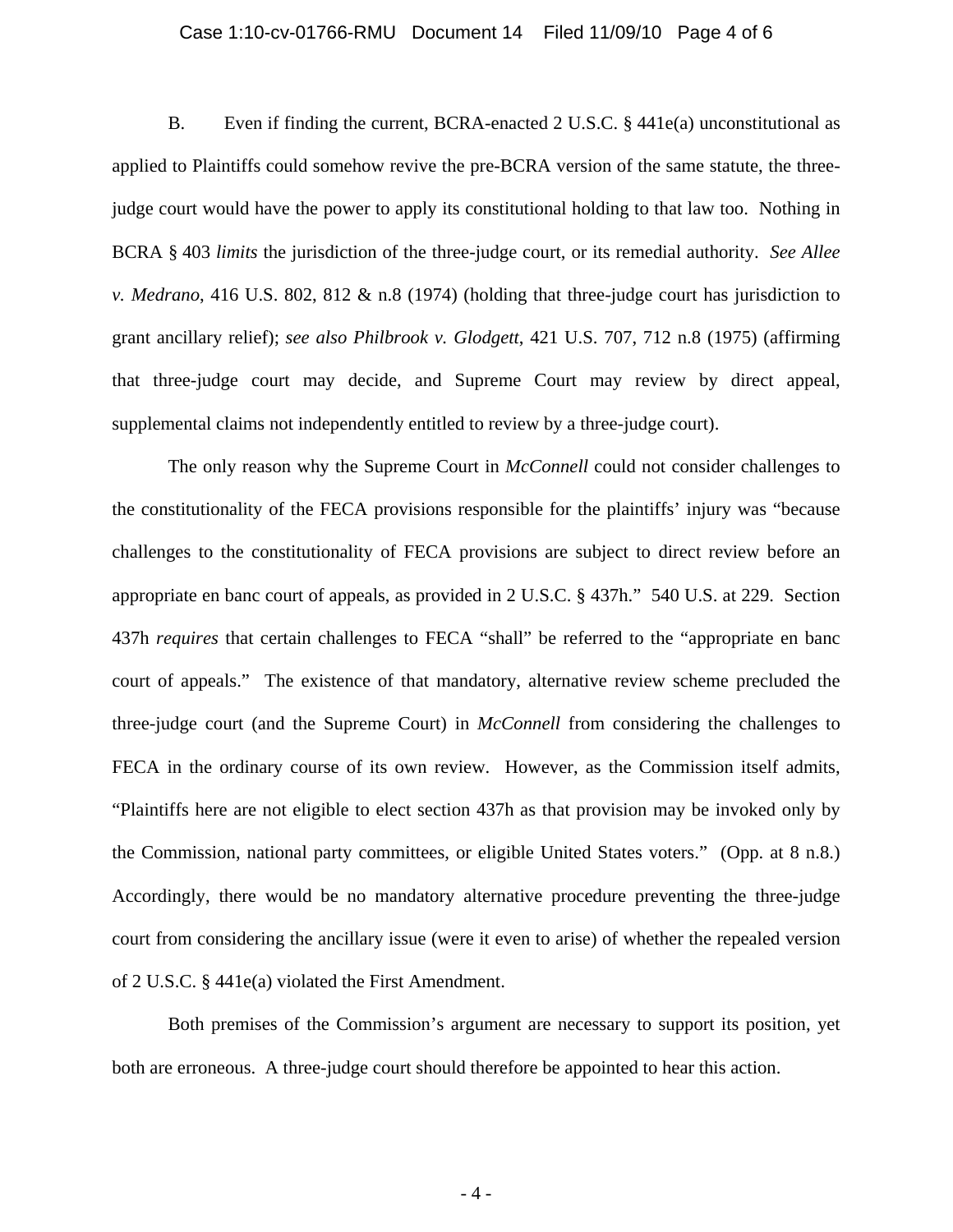### **II. PLAINTIFFS HAD NO DUTY TO CONFER WITH THE COMMISSION.**

The Commission also complains that Plaintiffs failed to comply with this Court's Local Rule  $7(m)$ , which requires a party filing a nondispositive motion to confer with opposing counsel beforehand. But there was no such duty in the context of this application.

Plaintiffs' application for a three-judge court was filed pursuant to Local Rule 9.1, which refers to such a request as an "application," not a "motion." And the Local Rules reinforce the commonsense notion that these distinct terms are to be treated separately. *See* LCrR 6.1 (referring to a "motion *or* application filed in connection with a grand jury subpoena" (emphasis added)). Therefore, the duty imposed by Rule  $7(m)$ —which applies only to "motions"—is inapplicable.

Nor is any other interpretation tenable, given that Rule 9.1 requires the application for three-judge court to be filed *contemporaneously* with the Complaint. At that point in time, of course, no opposing counsel has yet made an appearance, because no defendant has yet been served. There could not possibly be any duty to confer with unknown counsel about a yet-to-befiled lawsuit—which is presumably why similar applications in other cases have likewise omitted any statement of compliance with Rule 7(m), apparently without consequence. *E.g.*, Dkt. #2, *Nw. Austin Mun. Utility Dist. No. One v. Mukasey*, No. 06 Civ. 1384 (D.D.C. Aug. 4, 2006); Dkt. #2, *Davis v. FEC*, No. 06 Civ. 01185, 501 F. Supp. 2d 22 (D.D.C. June 28, 2006); Dkt. #2, *Augusta County, Virginia v. Gonzales*, No. 05 Civ. 1885 (D.D.C. Sept. 23, 2005).2

\* \* \*

 $\overline{\phantom{a}}$  $2$  Even if this Court were to conclude for the first time in this case that a Rule 9.1 "application" should be treated as a "motion" under Rule 7(m), it would be inequitable to impose the heavy sanction of a denial for Plaintiffs' failure to anticipate such a holding.